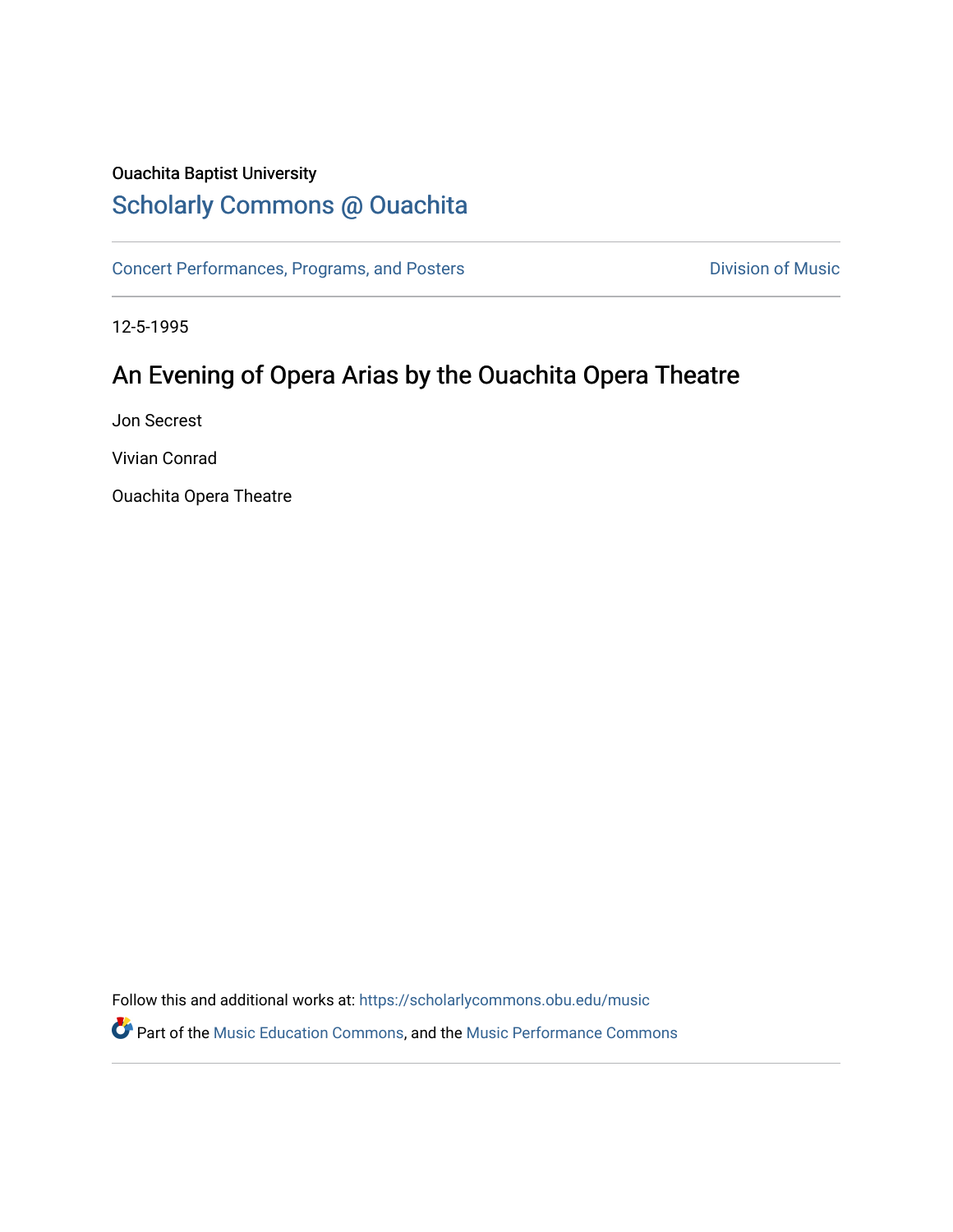# Ouachita Baptist University Jones School of Fine Arts Division of Music

presents

### An Evening of Opera Arias by the Ouachita Opera Theatre

Jon Secrest, Director

Vivian Conrad, Piano

December 5, 1995 7:30 p.m. **Mabee Fine Arts Center Recital Hall**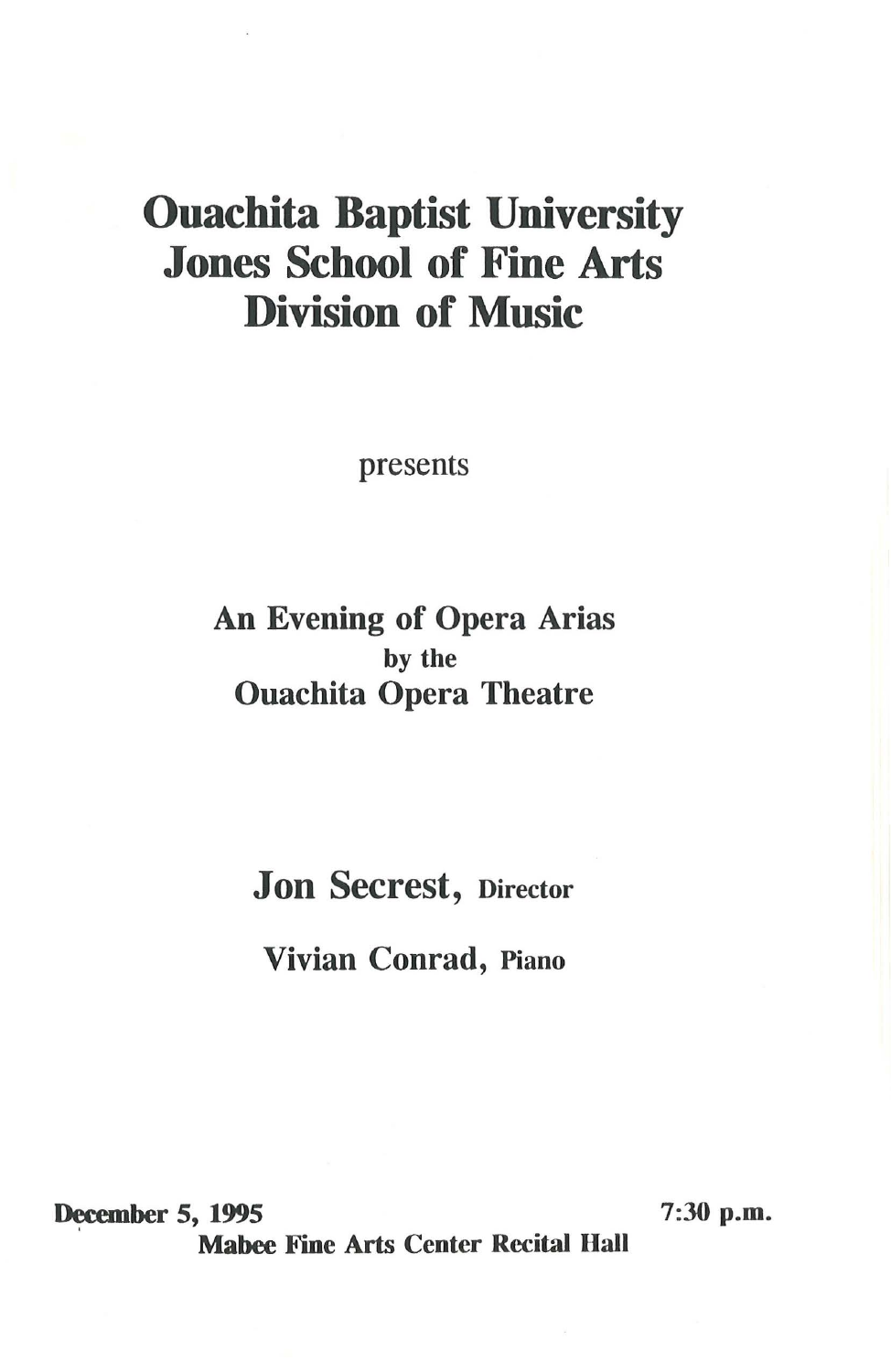### PROGRAM

### Die Zauberflöte Wolfgang Amadeus Mozart (1756-1791)

Dies Bildniss ist bezaubernd schön Eddie Struble, Tenor

Ach, ich fiihls Nicole Bender, Soprano

Don Giovanni

II mio tesoro intanto Ted Duncan, Tenor

Deh vieni alla finestra Jamie Staley, Baritone

**The Old Maid and the Thief** 

Gian-Carlo Menotti (b.191l\

When the Air Sings of Summer Joshua Payne, Baritone

#### **Carmen**

Georges Bizet (1838-1875)

Habenera

Nicole Duncan, Mezzo-Soprano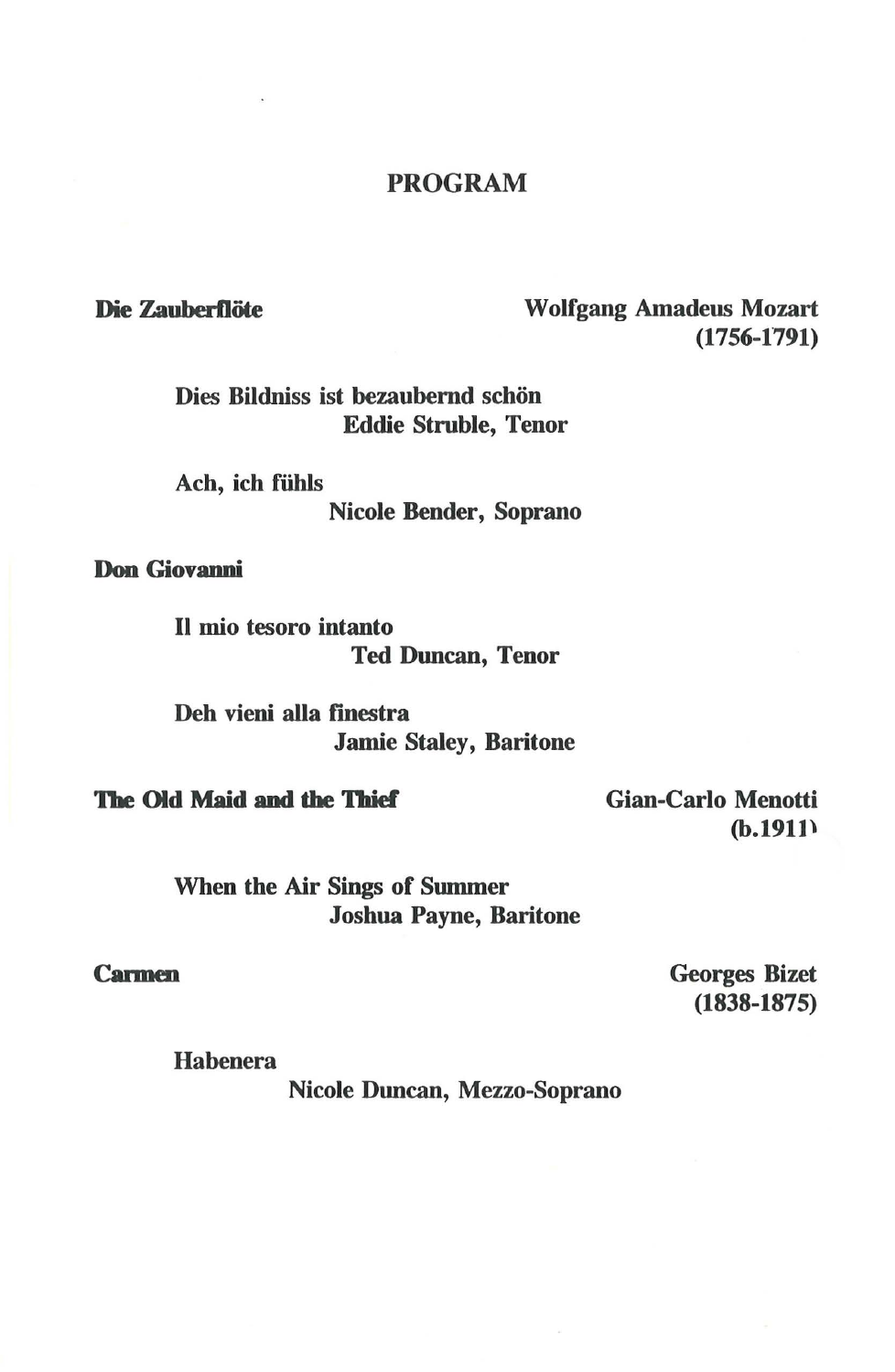Charles Gounod (1818-1893)

Salut! demeure chaste et pure Keith Percefull, Tenor

**Don Pasquale** 

Gaetano Donizetti (1797-1848)

Bella siccome un angelo Micah McBay, Baritone

**La Favorita**  Spirto gentil

Mark Simmons, Tenor

**Gianni Schicchi** 

Giacomo Puccini (1858-1924)

0 mio babbino caro Beverly Smoke, Soprano

**Manon Lescaut** 

In quelle trine morbide Colleen Coleman, Soprano

**La Boheme** 

Donde lieta usci Adrienne Allison, Soprano

Quando me'n vo Leslie Srygley, Soprano

**Faust**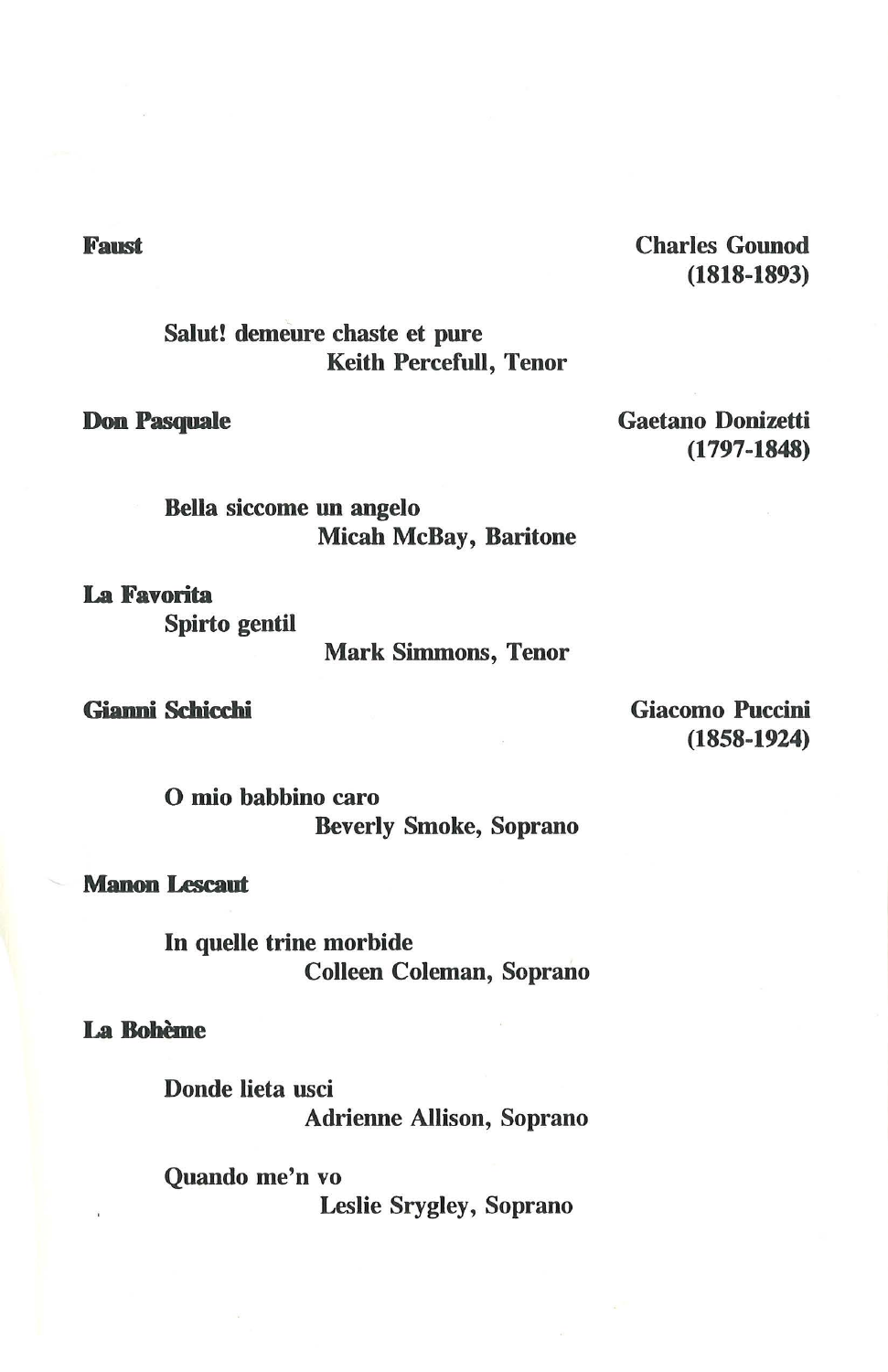#### Translations :

#### Dies Bildniss ist bezaubernd schön

This image is charmingly beautiful, as yet no eye ever has seen! I feel it, how this image of God my heart with new impulse fills. Though I can not name this "something," I feel it burn like a fire. Is this the feeling love? *Yes, yes,* it is love alone. *Oh,* if only I could find her! Oh, if she already stood before me! I would, full of delight, draw her to my bosom, and eternally she would be mine!

#### **Ach, ich fiihl's**

Ah, I feel it, it has disappeared, love's happiness is eternally gone! Nevermore will you return to my heart such hours of bliss. Look, Tamino, these tears flow, beloved, for you alone. If you do not feel love's longing then rest will come only in death.

#### **Tl mio tesoro**

anwhile, go to console my treasure, and try to dry her tears . Tell her that I go to avenge her wrongs. I wish to return a messenger of destruction and death .

#### **Deh vieni alla finestra**

Ah, come to the window, 0 my treasure, ah, come to console my sorrow. If you do not give me comfort, I'll die before your eyes . Your mouth is sweeter than honey your heart is made of sugar. Do not be cruel to me, my joy, but let yourself be with me, my beautiful love.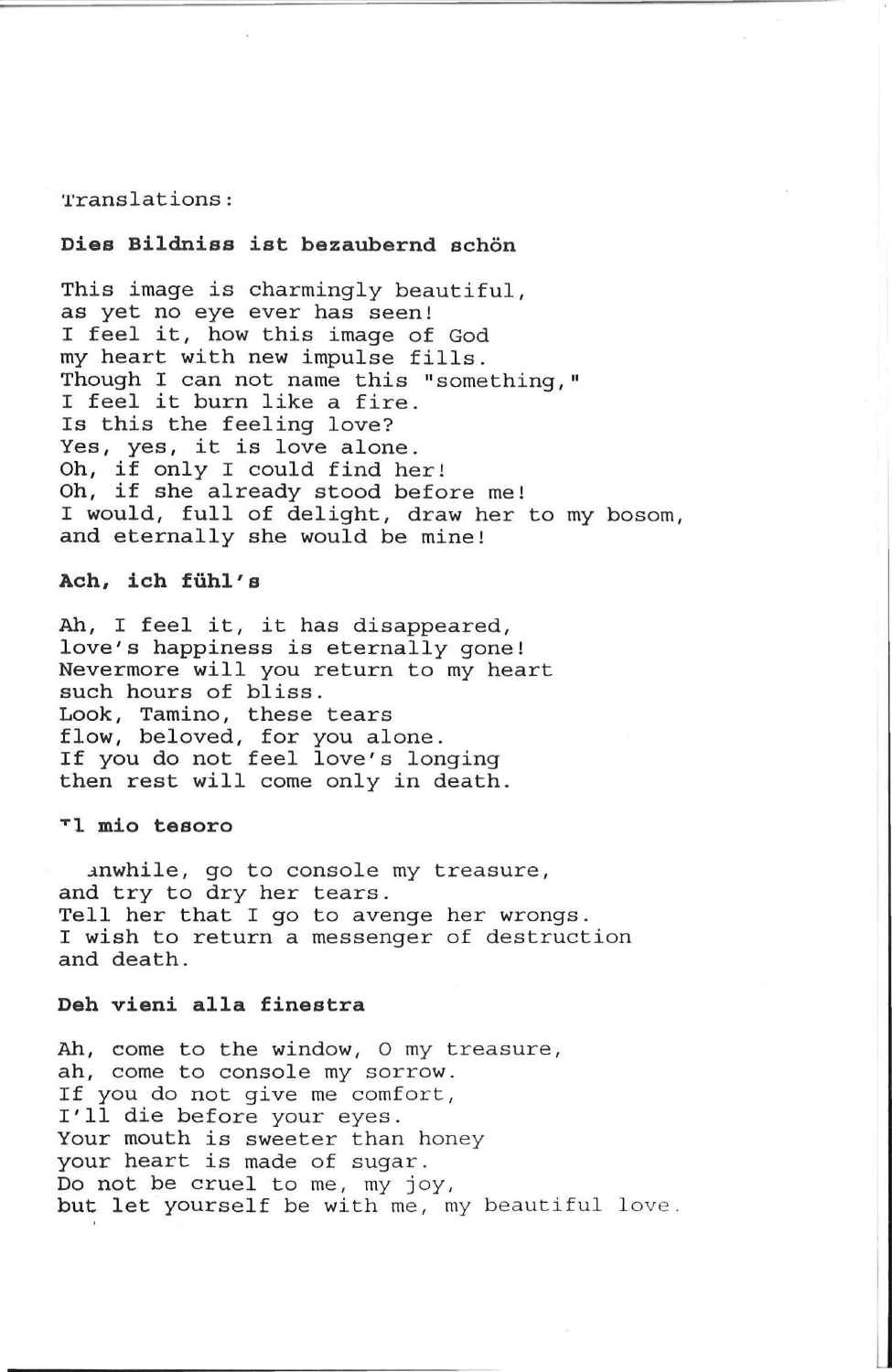#### **Habanera**

Love is a wild bird That no one is able to tame, And it is quite in vain that one calls him If it suits him to refuse. Nothing avails, threat or prayer, One speaks well, the other is silent; And it is the other that I prefer He has said nothing; but I like him. Love is free like a gypsy, It has never, never known any law, If you do not love me, I love you; If I love you, beware! But if I love you, if I love you, beware! The bird that you thought you were capturing Fluttered his wings and took flight; When love is distant, you expect it in vain; When you no longer expect it, it is here! All around you, quickly, quickly, I comes, it goes away, then it returns; When you think you hold it, it evades you!

#### **Salutl demeure chaste et pure**

What unknown worry bothers me? I feel love laying hold of my being! Oh Marguerita, at your feet here I am! Greetings! dwelling chaste and pure, where the presence of an innocent and heavenly soul is felt! What richness in this poverty! In this hovel, what happiness! Oh nature, it is here that you made her so beautiful! on nacure, it is here that you made her so beautifur:<br>It is here that this child has slept beneath you wing, And grown beneath your gaze. Here where with your breath enveloping her soul, You made with love blossom out the woman Into this angel of the heavens! It is here! Yes! It is here!